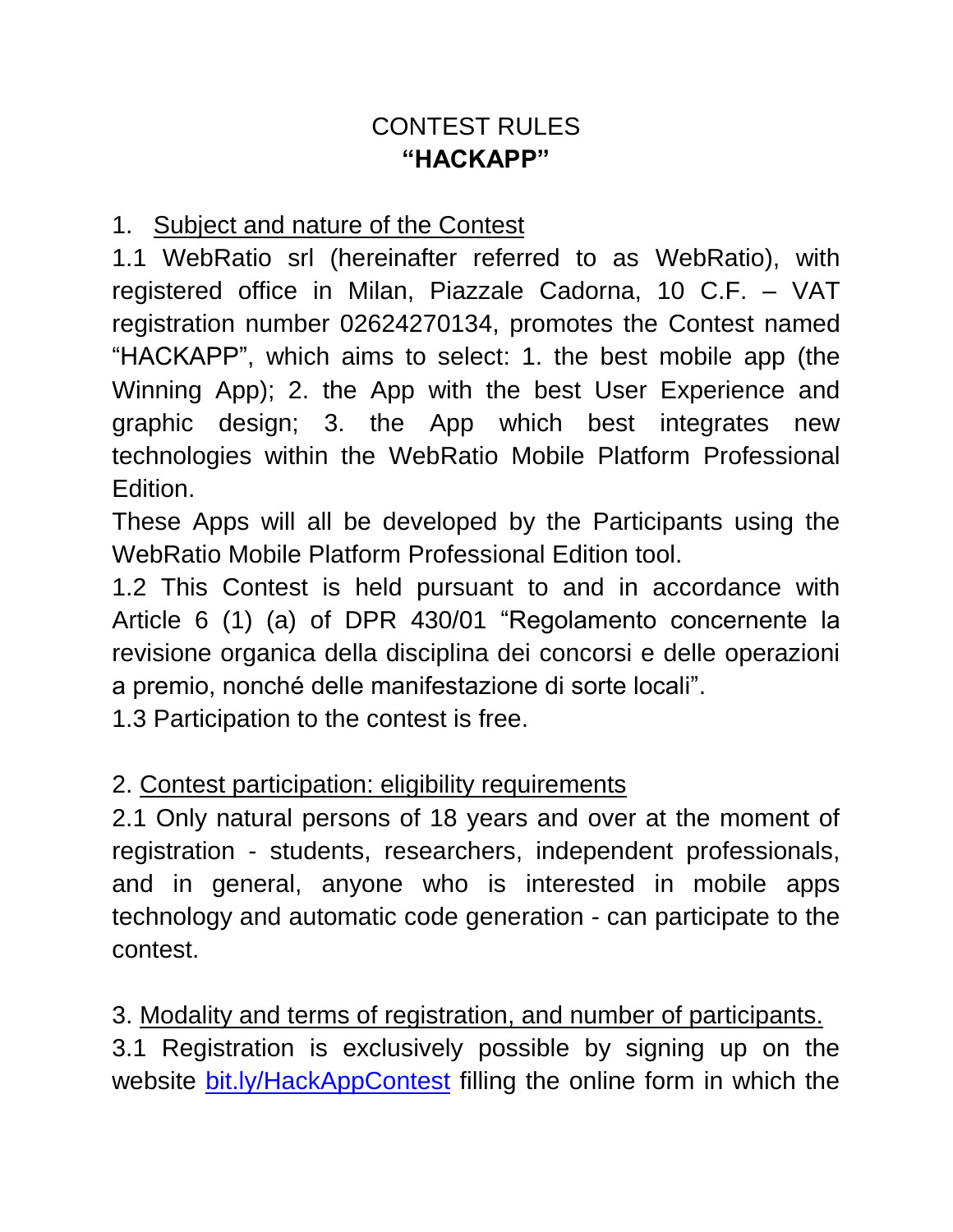Participants have to provide their personal data (name, surname, place and date of birth, address, etc.) and a valid email address.

3.2 Registration implies the full acceptance of these rules by the Participants, who, before the beginning of the contest, will also have to undersign the relevant paper document for full acceptance.

3.3 Registration ends on September 21 2015, and the maximum number of participants is 15 (fifteen).

WebRatio, however, reserves the right to close registration in advance in case the maximum number of Participants is reached. 3.4 Participation to the contest will be individual.

4. Time and place where the event will occur.

4.1 The contest will take place on 28 - 30 September 2015 and the Participants will have 16 hours to develop their App (see the [event program](file:///C:/Users/Lugia%20Pezzotti/Downloads/bit.ly/HackAppContest) for details).

4.2 The contest will take place in Lomazzo (CO), at the ComoNExT Science and Technology Park, Cavour Street 2, where a free food&beverage service will also be provided.

4.3 Participants will be responsible for travel and accommodation expenses. For further information and more details regarding the contest logistics and the manner in which the contest will be carried out, participants can contact the organizers at this email address: [paolo.riviello@webratio.com.](mailto:paolo.riviello@webratio.com)

# 5. How the contest will take place.

5.1 Participants will work on their personal laptops. They will have to guarantee ownership of licensing for eventual programs and/or technologies used.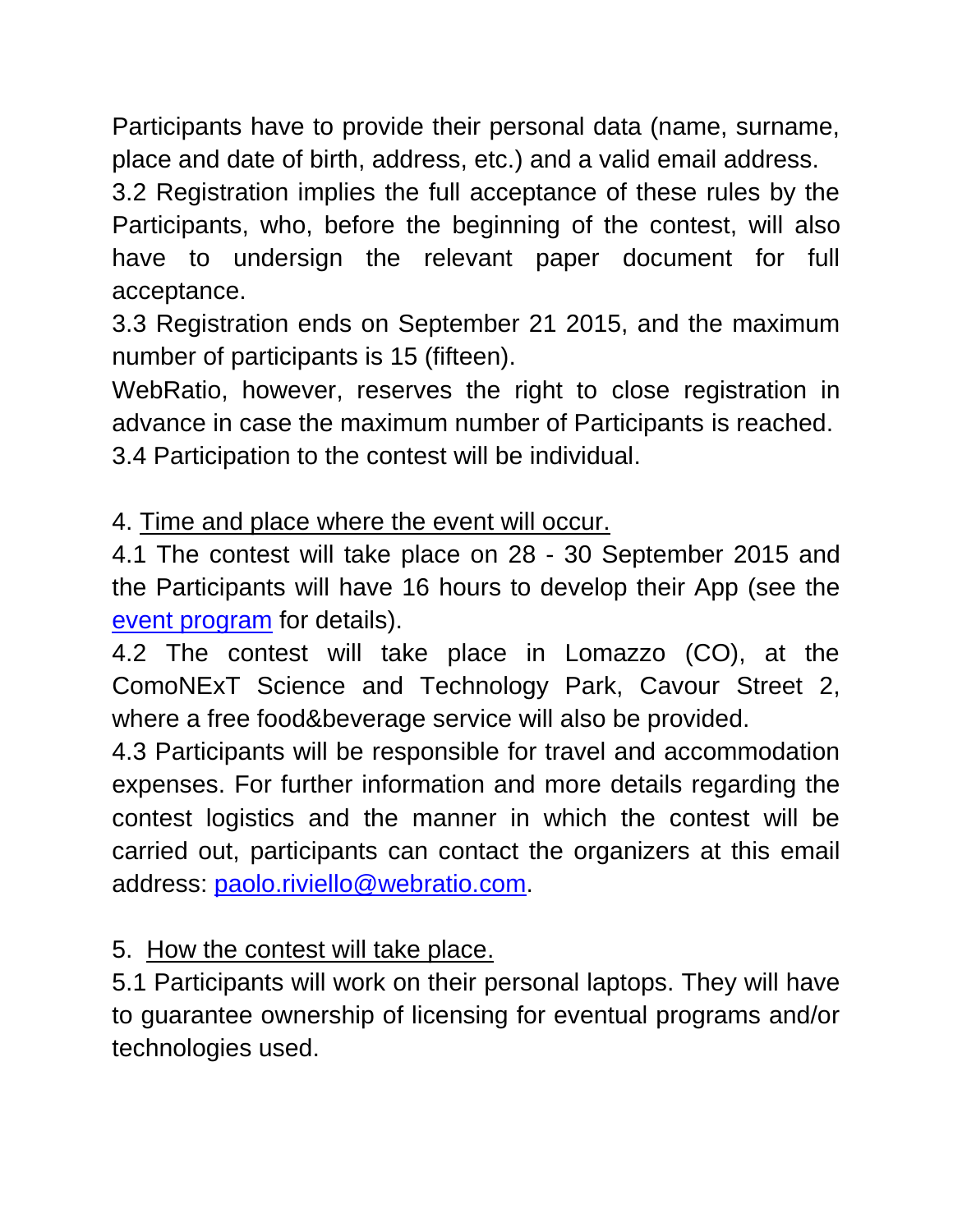5.2 The laptop will have to meet the minimum system requirements of the WebRatio Mobile Platform Professional Edition [\(release notes\)](http://my.webratio.com/learn/learningobject/webratio-mobile-platform-84-release-notes-v-80), and it will be possible to use any other technology which can be integrated within the platform.

5.3 Participants will be granted, free of charge, a license to use the WebRatio Mobile Platform Professional Edition, from the time of registration to the end of the contest. The aforementioned license is intended as an integral and essential part of these Rules, and Participants must accept in full the terms and conditions laid down therein.

5.4 Participants will be able to use, free of charge, the wi-fi Internet connection available on-site, and they will be forbidden to perform any operation which might affect and/or compromise the service for other users.

5.5 During the event, support staff will be available to help with the use of WebRatio Mobile Platform Professional Edition.

5.6 The work session will take place following a few general guidelines about the topic to confront. These guidelines will be disclosed in the seven days prior to the event, and will be available at: [bit.ly/HackAppContest](file:///C:/Users/Lugia%20Pezzotti/Downloads/bit.ly/HackAppContest).

At the end of the work sessions, each individual Participant will have to present their App project, having 5 minutes at their disposal.

The project has to be a working prototype, even if not 100% complete.

5.7 Each App project presented by each Participant must be an original work, exclusively the result of the Participant's creativity, and, in accordance with copyright law (L. 633/41 ), must not breach any moral or property right of any third party.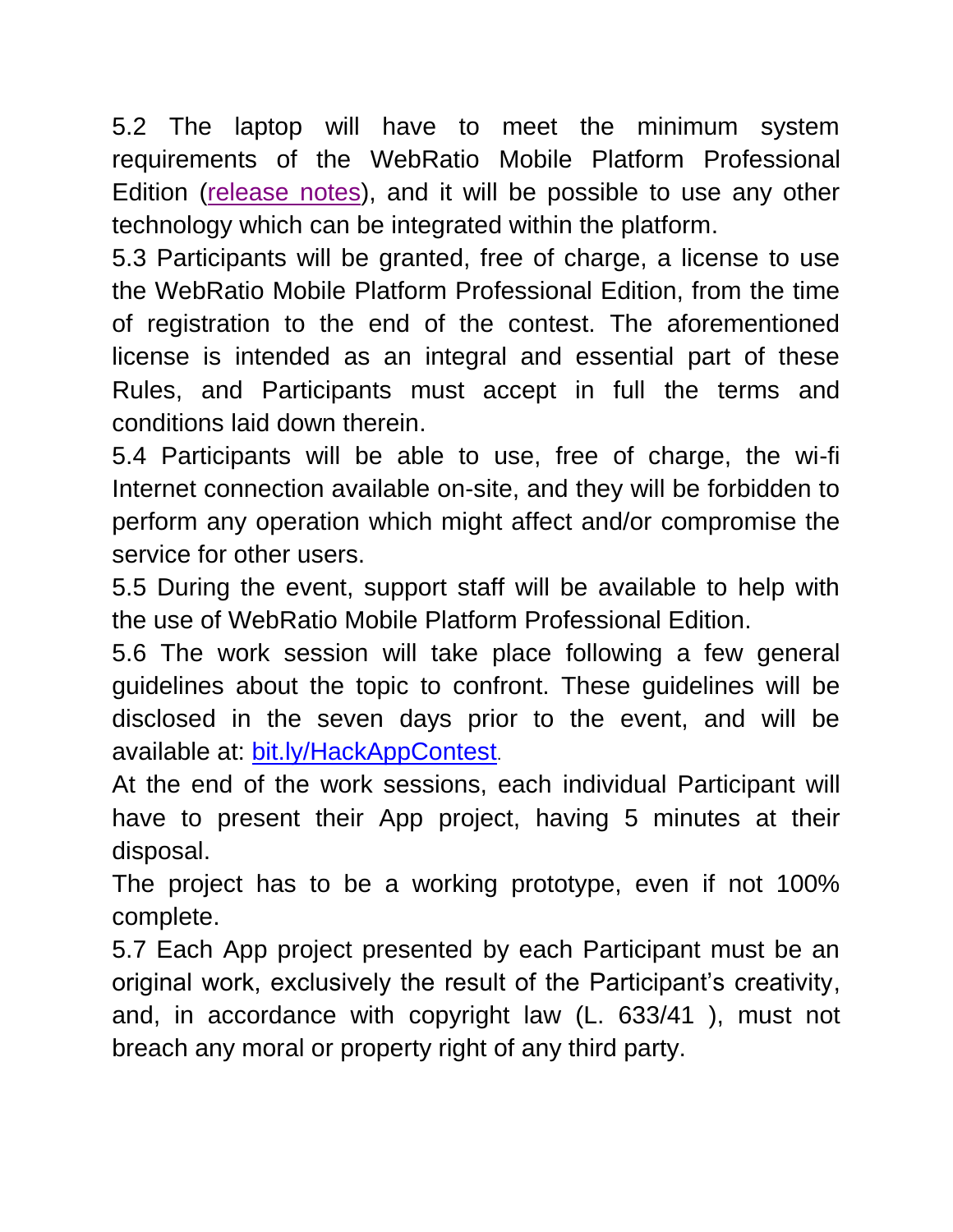Eventual semi-finished projects used as a starting point must necessarily be "open source".

5.8 In this respect, Participants expressly indemnify WebRatio, its partners and/or eventual representatives, from any third-party claim or demand.

Furthermore, Participants will be held liable for any direct and indirect damage to equipment, software or configurations used during the contest, and are considered responsible for any violations of protected accesses, copyrights and licenses.

5.9 By registering to this contest, Participants will transfer for free to WebRatio s.r.l. all the rights , excluding none - under Articles 12- 18 bis and 87 - 98 of Law 633/41 - to the economic use of the Apps, including the Winning App, selected Apps and non-winning apps, developed during the day of work, except for recognition of the authorship of the work and of the moral rights connected to it, and except what provisioned by Article 8 below.

5.10 Participants waive any claim for payments against WebRatio, except those outlined under Article 8 of these Rules. Furthermore, Participants waive any claim against WebRatio for any use WebRatio might make of the Participants' Apps. They also recognize WebRatio's right to implement the operations described under Articles 64 bis, 64 ter, 64 quater of the Law 633/41, including translation, adaptation, alteration, decompilation, etc., of the Apps, both in case the prototype is complete and in case it is not completed yet. The transfer of the rights allows WebRatio, its assignees and its licensees to use the Apps in any way or form, and to license, assign, transfer copyrights and usage rights relative to the Apps in any way or form.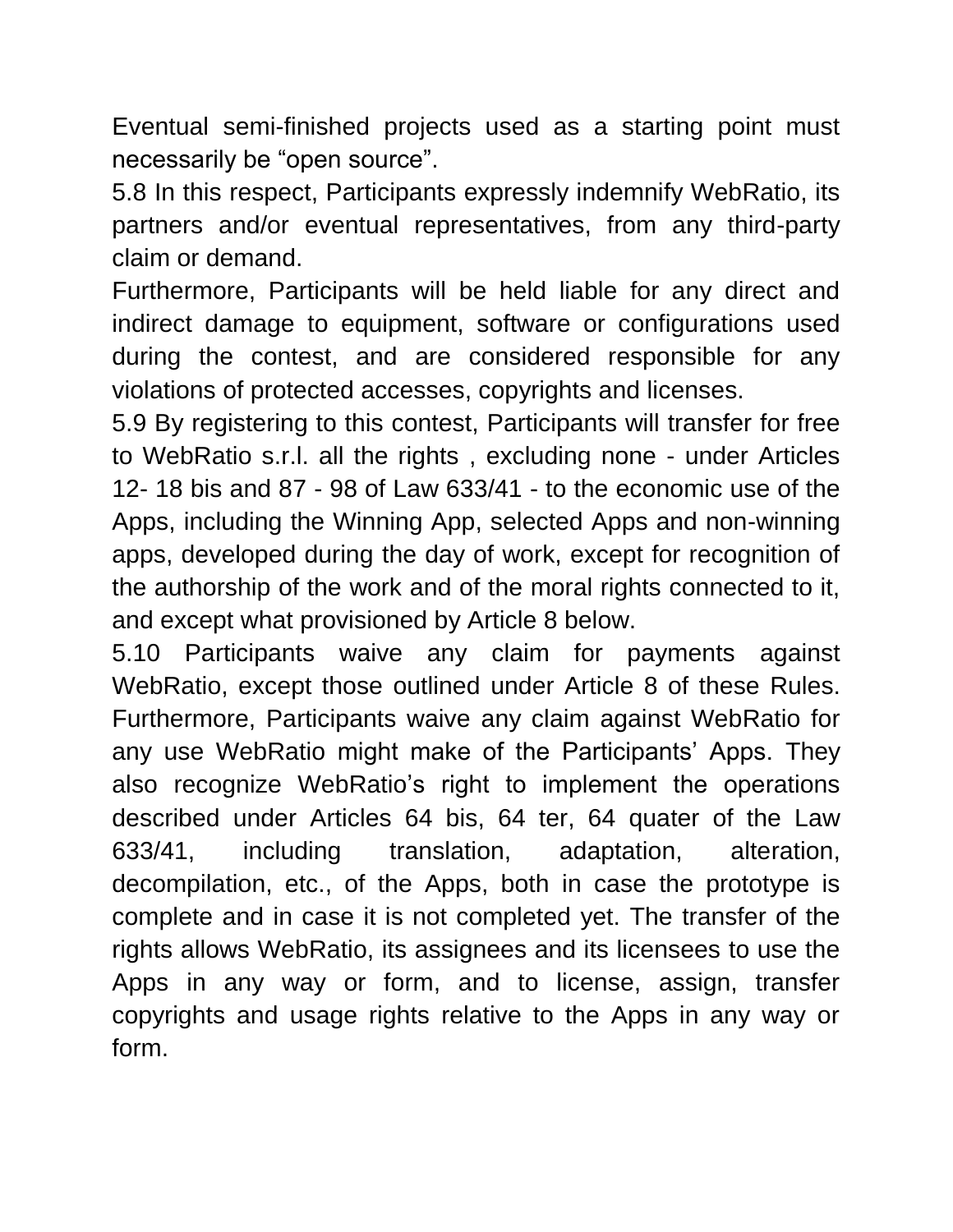6. Evaluation criteria and timing of the Contest.

6.1 The Apps developed by the Participants will be judged by a Jury of experts, whose decisions are final and unquestionable. The Jury, whose members are specified below, under Article 7, will evaluate Apps and attribute them a score on a scale from 1 to 5, deciding which is the best App in relation to the contest objectives, and considering the following criteria:

a. innovation, inventiveness and creativity;

b. usefulness of the App;

c. technologies used and User Experience design.

6.2 The Apps can be developed both for the Android and the IOS platforms. Compatibility with both platforms will be positively regarded by the jury during the evaluation phase.

6.3 The best App, which will win the contest, will be the App which obtains the highest score after adding the scores received for each category ("Winning App").

6.4 Furthermore, the jury will award two special prizes (selected Apps) to:

- a. the App with the best User Experience and graphic design;
- b. the App which best integrates new technologies within the WebRatio Mobile Platform Professional Edition.

6.5 The winners will be designated at the end of the contest, on September 30.

# 7. Jury.

The Jury will be composed of:

- Stefano Butti, WebRatio CEO,President of the Jury
- Marco Brambilla, Polytechnic University of Milan
- Fausto Dassenno, Moon Submarine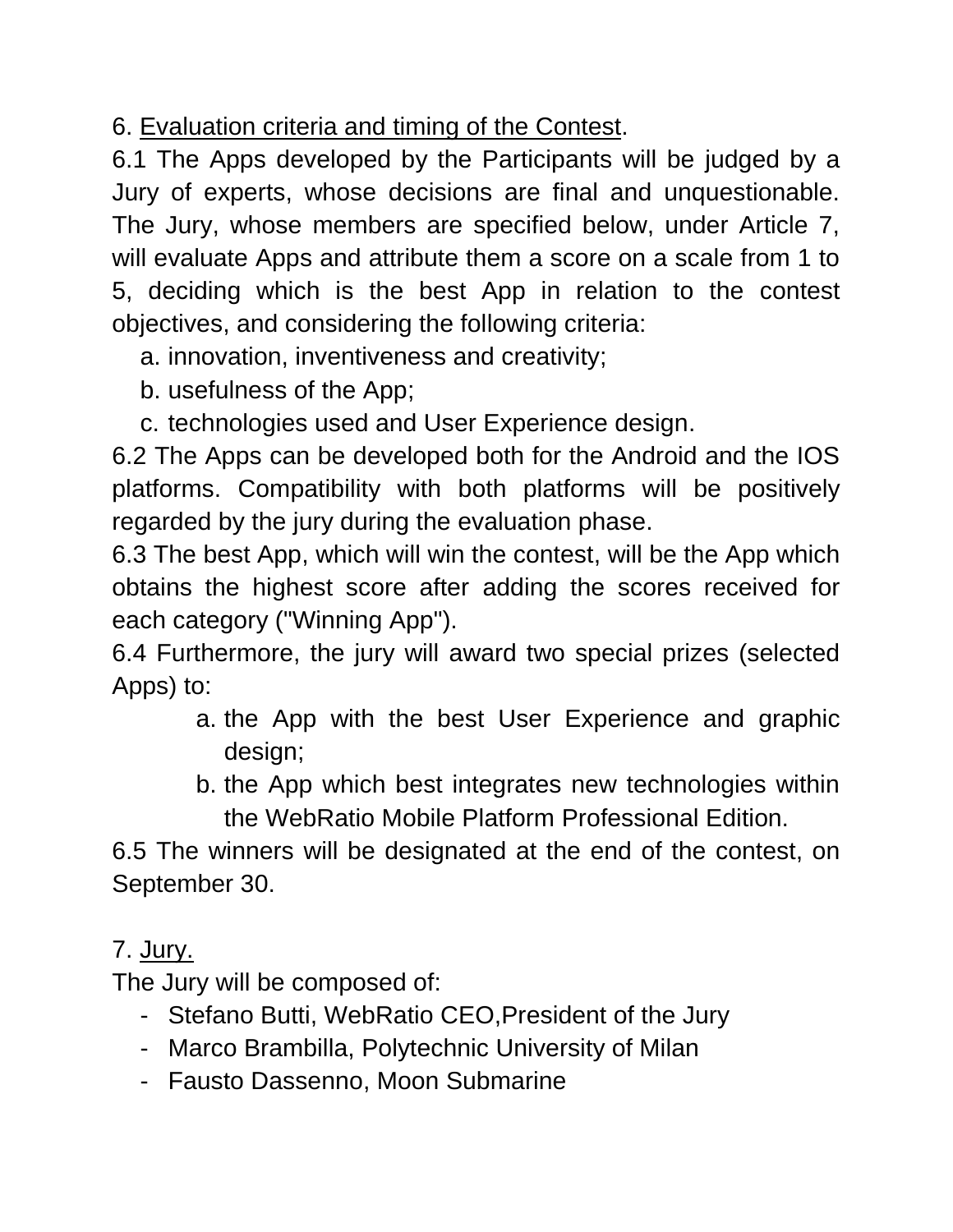8. Considerations

8.1 For the three selected Apps, WebRatio will pay a consideration, rewarding the intellectual work services provided, amounting to:

a. Winning App: **€ 500** (five hundred);

b. App with the best User Experience and Graphic Design: **€ 200** (two hundred);

c. App which best integrates new technologies within the WebRatio Mobile Platform Professional Edition: **€ 200** (duecento); 8.2 The considerations will be released within 30 days of the winners being proclaimed.

8.3 The provisions of articles 5.9 and 5.10 are applicable.

#### 9. Miscellaneous

9.1 By participating in this event, you authorize WebRatio to use, free of charge, recordings and photographs taken during the event, possibly also through adaptations and alterations, for the purpose of dissemination.

9.2 In no event shall WebRatio be held responsible for damages, losses or detriments of any kind, incurred by the participants either by using the provided Internet connection, or due to disservices, or due to temporary or permanent system malfunctions.

9.3 WebRatio reserves the right, at its sole discretion, to cancel the contest or to modify the Rules.

10. Personal data treatment.

10.1 The personal data provided by participants will be processed by WebRatio in accordance with the provisions of the Legislative